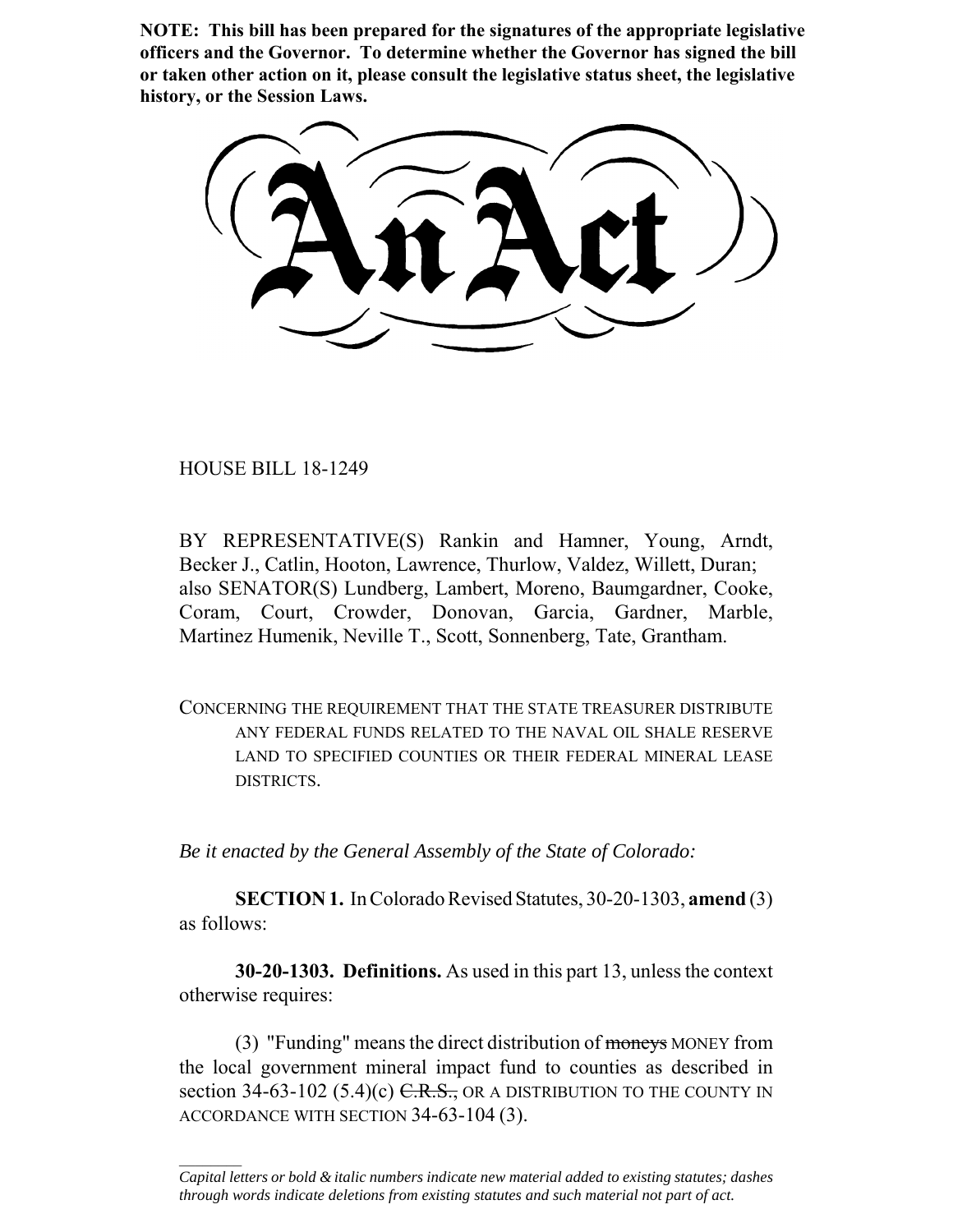**SECTION 2.** In Colorado Revised Statutes, 30-20-1304, **amend** (4) as follows:

**30-20-1304. Power to create federal mineral lease districts.** (4) No later than the first business day after the adoption of a resolution, the county clerk and recorder shall transmit a certified copy of the resolution to the executive director of the department of local affairs, who shall, upon receipt of the certified copy of the resolution, allocate all future funding directly to the district. THE STATE TREASURER SHALL ALLOCATE ALL FUNDING IN ACCORDANCE WITH SECTION 34-63-104 (3) DIRECTLY TO THE DISTRICT.

**SECTION 3.** In Colorado Revised Statutes, 34-63-104, **add** (3) as follows:

**34-63-104. Special funds relating to oil shale lands - naval oil shale reserves - distribution to local governments - legislative** declaration. (3) (a) THE GENERAL ASSEMBLY HEREBY FINDS AND DECLARES THAT:

(I) COLORADO IS THE LOCATION OF TWO FEDERAL NAVAL OIL SHALE RESERVES (NOSR), NUMBERS 1 AND 3;

(II) CONGRESS PASSED THE FEDERAL "TRANSFER ACT", CODIFIED AT 10 U.S.C. SEC. 7439, AS AMENDED, WHICH TRANSFERRED ADMINISTRATIVE JURISDICTION OVER NOSR 1 AND 3 FROM THE UNITED STATES SECRETARY OF ENERGY TO THE UNITED STATES SECRETARY OF THE INTERIOR AND REQUIRES THE SECRETARY OF THE INTERIOR TO MANAGE THE TRANSFERRED LANDS THROUGH THE FEDERAL BUREAU OF LAND MANAGEMENT;

(III) THE FEDERAL "TRANSFER ACT" FURTHER SPECIFIED THAT ROYALTIES COLLECTED FROM NOSR 1 AND 3 WOULD BE PLACED IN THE UNITED STATES TREASURY AND NOT DISTRIBUTED TO THE STATE UNTIL THERE WAS ENOUGH MONEY IN THE TREASURY TO REIMBURSE THE UNITED STATES FOR PREVIOUS COSTS INCURRED RELATING TO THE TRANSFERRED LANDS AND TO PROVIDE FOR CLEANUP OF THE ANVIL POINTS SITE AT NOSR  $3$ ;

(IV) AS A RESULT, MORE THAN ONE HUNDRED THIRTEEN MILLION

## PAGE 2-HOUSE BILL 18-1249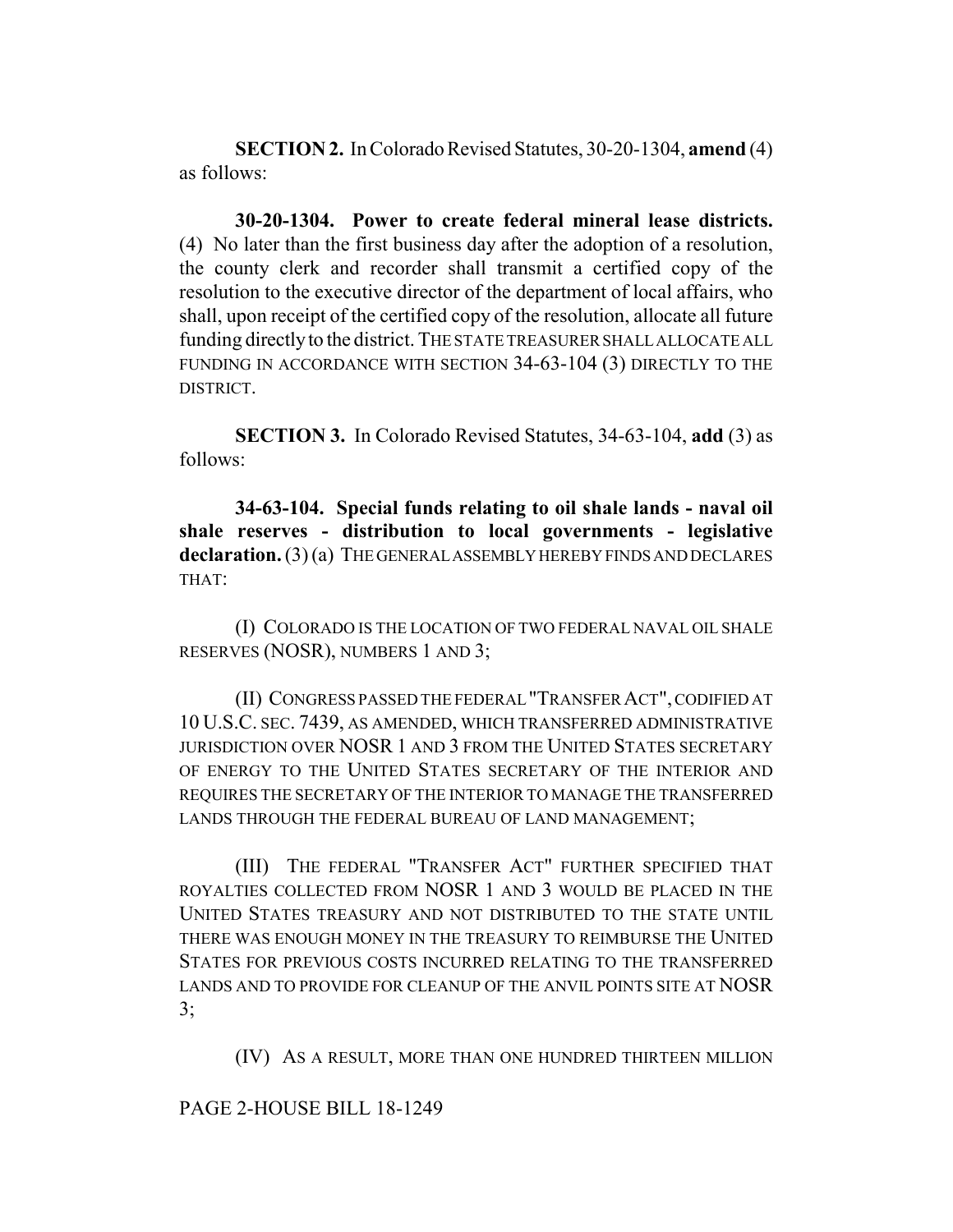DOLLARS WAS WITHHELD FROM DISTRIBUTION TO THE STATE FROM 1997 TO 2008, AND THIS AMOUNT FAR EXCEEDED THE AMOUNT NEEDED FOR THE REIMBURSEMENT AND THE CLEANUP;

(V) APPROXIMATELY EIGHTY MILLION DOLLARS OF THESE FUNDS HAS BEEN SPENT;

(VI) IT IS ANTICIPATED THAT A PORTION OF THE WITHHELD MONEY MAY SOON BE DISBURSED TO THE STATE;

(VII) GARFIELD, RIO BLANCO, MESA, AND MOFFAT COUNTIES MADE SIGNIFICANT EXPENDITURES TO ADDRESS THE IMPACTS OF THE OPERATION OF THE ANVIL POINTS SITE AND THE MINERAL EXTRACTION FROM WHICH THE WITHHELD MONEY WAS DERIVED, BUT HAVE NOT RECEIVED ANY STATE OR FEDERAL MONEY AS REIMBURSEMENT; AND

(VIII) THE COUNTIES HAVE BEEN INSTRUMENTAL IN THE RELEASE OF THE WITHHELD MONEY.

(b) IF THE STATE RECEIVES ANY MONEY IN ACCORDANCE WITH THE FEDERAL "MINERAL LANDS LEASING ACT" OF FEBRUARY 25, 1920, AS AMENDED, THAT WAS SET ASIDE PRIOR TO JANUARY 1, 2009, AND WITHHELD BY THE FEDERAL GOVERNMENT IN ACCORDANCE WITH 10 U.S.C. SEC. 7439, AS AMENDED, THEN THE STATE TREASURER SHALL DISTRIBUTE THE MONEY TO THE FOLLOWING COUNTIES OR RELATED FEDERAL MINERAL LEASE DISTRICTS, IF APPLICABLE:

(I) FORTY PERCENT TO GARFIELD COUNTY;

(II) FORTY PERCENT TO RIO BLANCO COUNTY;

(III) TEN PERCENT TO MESA COUNTY; AND

(IV) TEN PERCENT TO MOFFAT COUNTY.

(c) THE STATE TREASURER SHALL CONSULT WITH THE DEPARTMENT OF LOCAL AFFAIRS TO DETERMINE WHETHER A COUNTY IDENTIFIED IN SUBSECTION (3)(b) OF THIS SECTION HAS CREATED A FEDERAL MINERAL LEASE DISTRICT IN ACCORDANCE WITH THE "FEDERAL MINERAL LEASE DISTRICT ACT", PART 13 OF ARTICLE 20 OF TITLE 30. IF A COUNTY HAS

PAGE 3-HOUSE BILL 18-1249